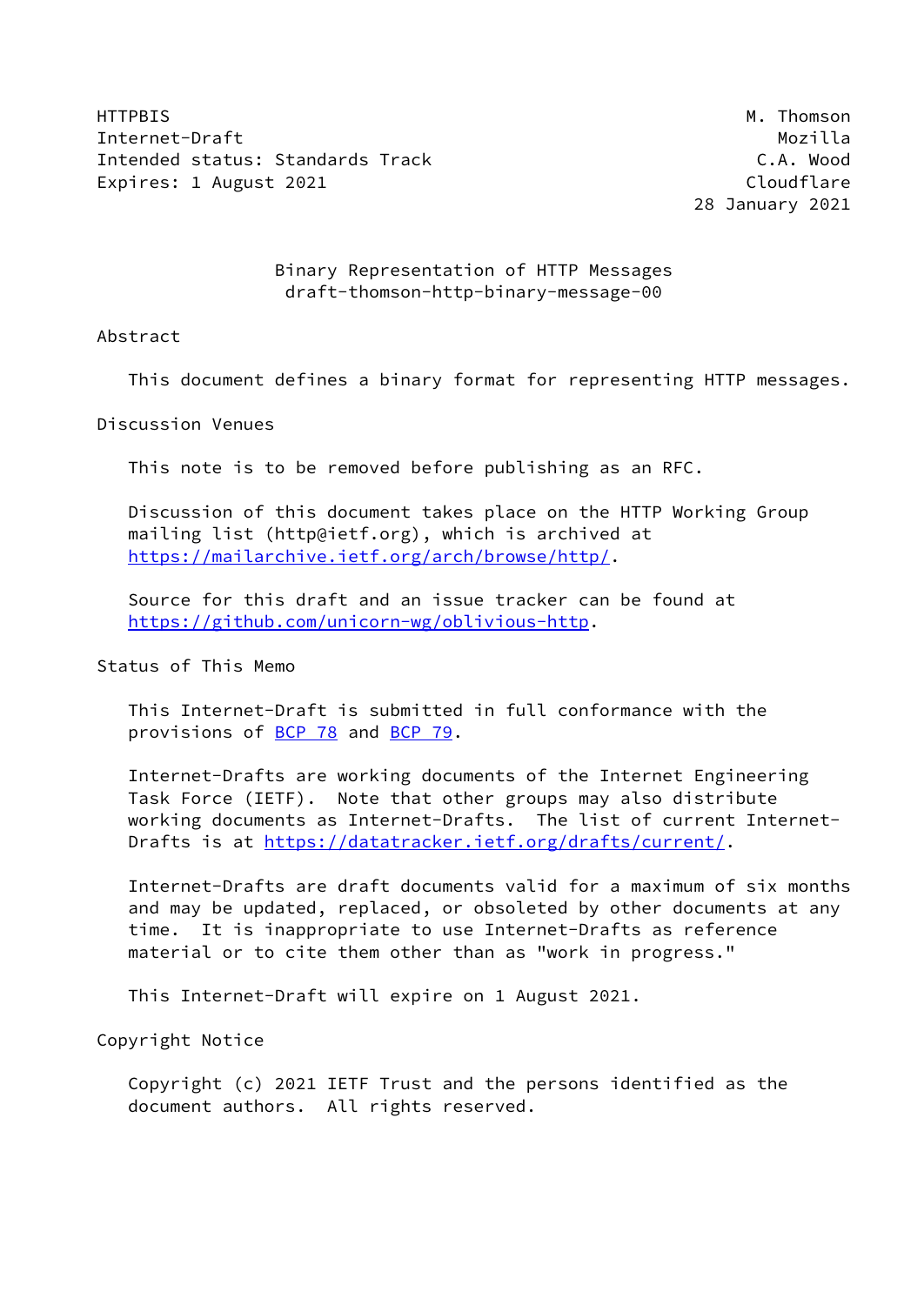<span id="page-1-1"></span>Internet-Draft Binary HTTP Messages January 2021

This document is subject to [BCP 78](https://datatracker.ietf.org/doc/pdf/bcp78) and the IETF Trust's Legal Provisions Relating to IETF Documents ([https://trustee.ietf.org/](https://trustee.ietf.org/license-info) [license-info](https://trustee.ietf.org/license-info)) in effect on the date of publication of this document. Please review these documents carefully, as they describe your rights and restrictions with respect to this document. Code Components extracted from this document must include Simplified BSD License text as described in Section 4.e of the [Trust Legal Provisions](https://trustee.ietf.org/license-info) and are provided without warranty as described in the Simplified BSD License.

# Table of Contents

|                                                                            | $\overline{2}$  |
|----------------------------------------------------------------------------|-----------------|
| Conventions and Definitions<br>2.                                          | $\overline{3}$  |
| 3.                                                                         | $\overline{3}$  |
| 3.1.                                                                       | $\frac{4}{5}$   |
| Indeterminate Length Messages<br>3.2.                                      |                 |
| 3.3.                                                                       | 6               |
| Request Control Data<br><u>3.4</u> .                                       | 6               |
| 3.5.                                                                       | $\overline{1}$  |
| 3.5.1. Informational Status Codes                                          | $\overline{1}$  |
| Header and Trailer Field Lines<br>3.6.                                     | $\underline{8}$ |
|                                                                            | $\underline{9}$ |
| 4.                                                                         | $\frac{9}{9}$   |
| 5.                                                                         |                 |
|                                                                            | 9               |
|                                                                            | 11              |
| "message/bhttp" Media Type<br><u>6</u> .                                   | 13              |
| $\mathbf{I}$ .                                                             | 14              |
| 8.                                                                         | 14              |
| 9.<br>References $\ldots \ldots \ldots \ldots \ldots \ldots \ldots \ldots$ | 14              |
| 9.1. Normative References                                                  | 14              |
| 9.2. Informative References                                                | 15              |
|                                                                            | 16              |
|                                                                            | 16              |
|                                                                            |                 |

# <span id="page-1-0"></span>[1](#page-1-0). Introduction

 This document defines a simple format for representing an HTTP message ([\[HTTP](#page-15-4)]), either request or response. This allows for the encoding of HTTP messages that can be conveyed outside of an HTTP protocol. This enables the transformation of entire messages, including the application of authenticated encryption.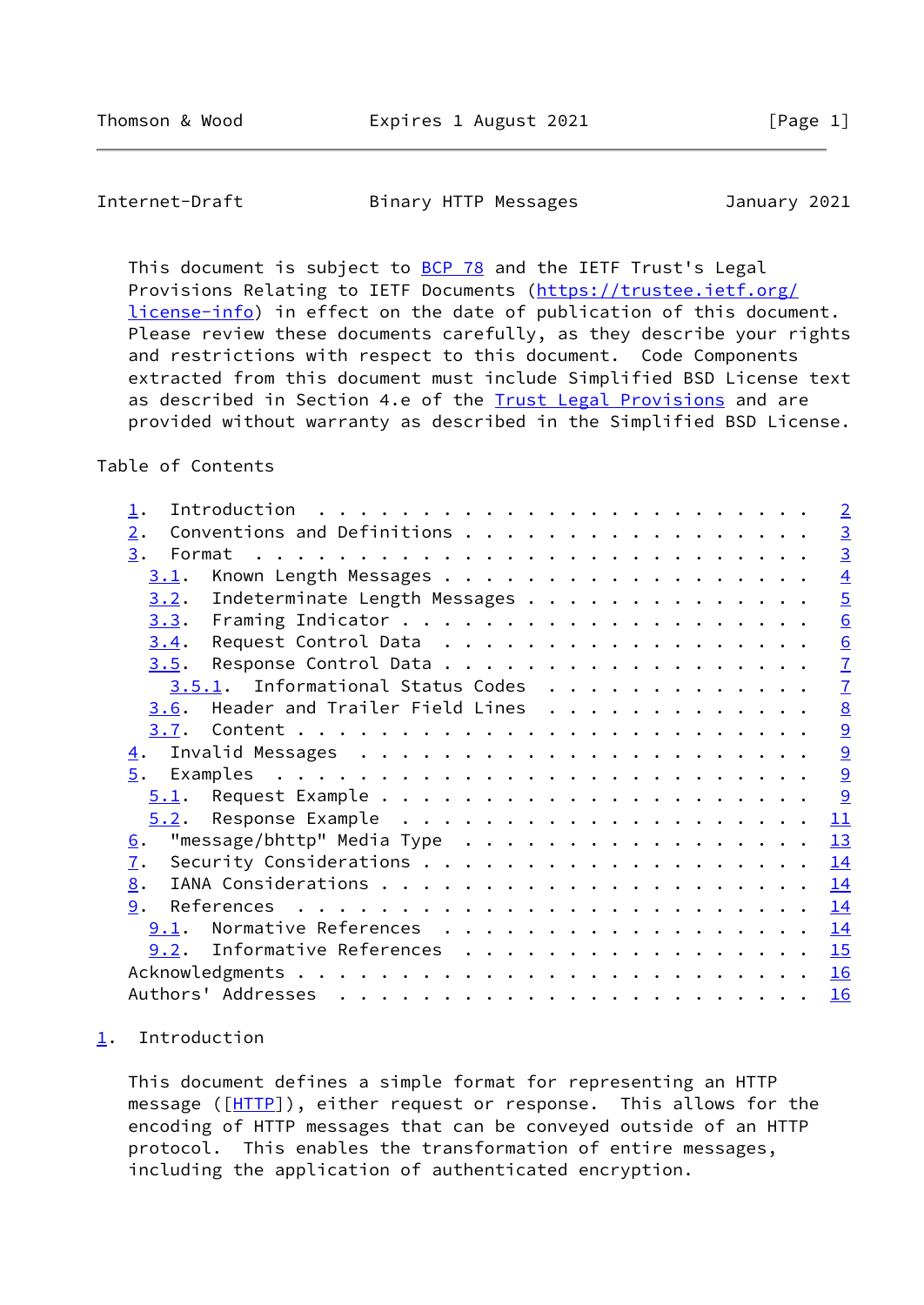This format is informed by the framing structure of HTTP/2 ( $[H2]$ ) and HTTP/3 ( $[H3]$ ). In comparison, this format simpler by virtue of not including either header compression ([\[HPACK\]](#page-16-2), [[QPACK\]](#page-16-3)) or a generic framing layer.

| Thomson & Wood | Expires 1 August 2021 | [Page 2] |
|----------------|-----------------------|----------|
|                |                       |          |

<span id="page-2-1"></span>Internet-Draft Binary HTTP Messages January 2021

 This format provides an alternative to the "message/http" content type defined in [\[MESSAGING](#page-15-6)]. A binary format permits more efficient encoding and processing of messages. A binary format also reduces exposure to security problems related to processing of HTTP messages.

Two modes for encoding are described:

- \* a known-length encoding includes length prefixes for all major message components; and
- \* an indefinite-length encoding enables efficient generation of messages where lengths are not known when encoding starts.
- <span id="page-2-0"></span>[2](#page-2-0). Conventions and Definitions

 The key words "MUST", "MUST NOT", "REQUIRED", "SHALL", "SHALL NOT", "SHOULD", "SHOULD NOT", "RECOMMENDED", "NOT RECOMMENDED", "MAY", and "OPTIONAL" in this document are to be interpreted as described in [BCP 14](https://datatracker.ietf.org/doc/pdf/bcp14) [\[RFC2119](https://datatracker.ietf.org/doc/pdf/rfc2119)] [\[RFC8174](https://datatracker.ietf.org/doc/pdf/rfc8174)] when, and only when, they appear in all capitals, as shown here.

This document uses terminology from HTTP ([[HTTP\]](#page-15-4)) and notation from QUIC ([[QUIC\]](#page-16-4)).

<span id="page-2-2"></span>[3](#page-2-2). Format

 An HTTP message is split into five sections, following the structure defined in Section 6 of [\[HTTP](#page-15-4)]:

- 1. Framing indicator. This format uses a single integer to describe framing, which describes whether the message is a request or response and how subsequent sections are formatted; see [Section 3.3.](#page-5-0)
- 2. For a response, any number of interim responses, each consisting of an informational status code and header section.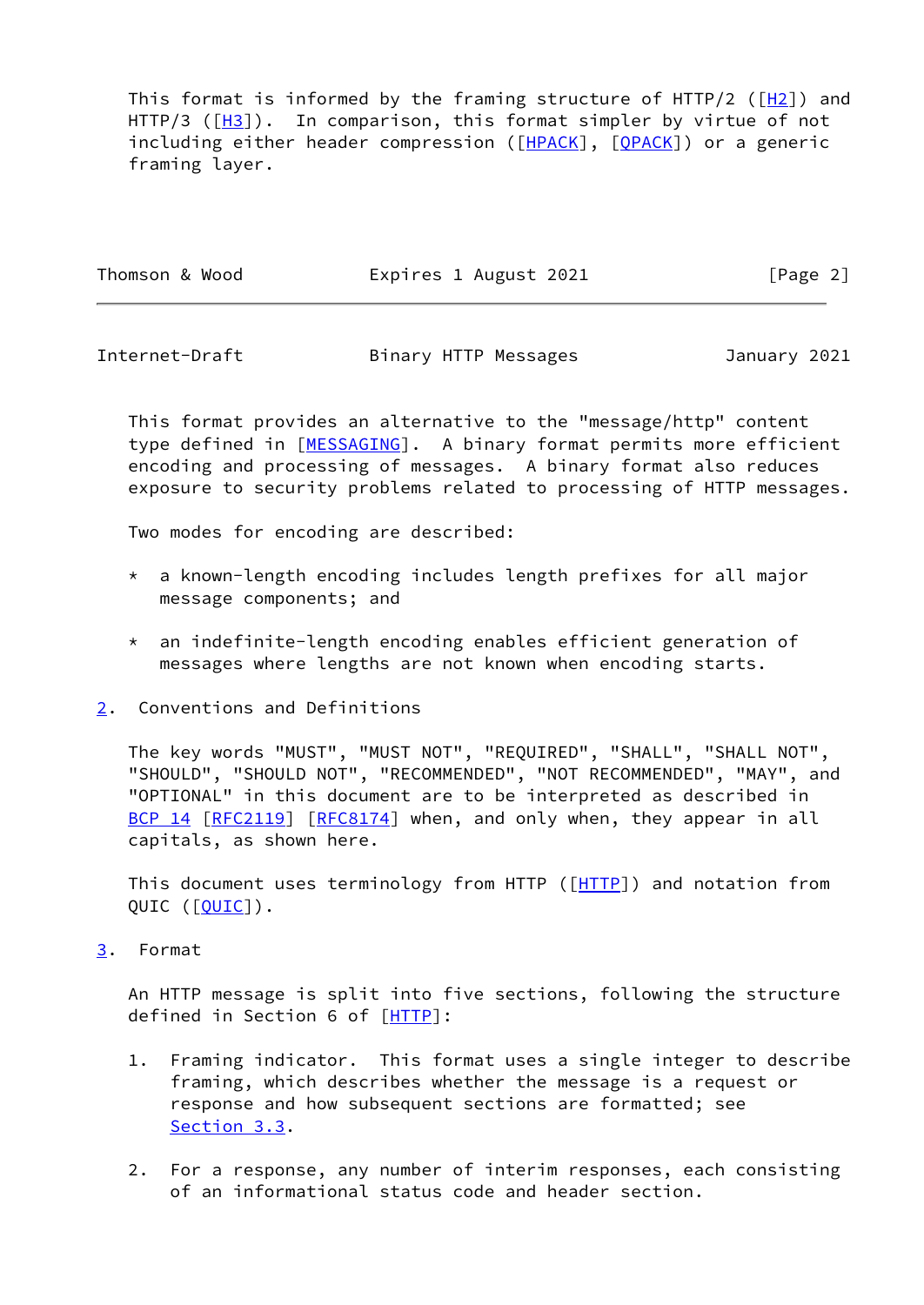<span id="page-3-1"></span><span id="page-3-0"></span> 3. Control data. For a request, this contains the request method and target. For a response, this contains the status code. 4. Header section. This contains zero or more header fields. 5. Content. This is a sequence of zero or more bytes. 6. Trailer section. This contains zero or more trailer fields. All lengths and numeric values are encoded using the variable-length integer encoding from [OUIC]. Thomson & Wood **Expires 1 August 2021** [Page 3] Internet-Draft Binary HTTP Messages January 2021 [3.1](#page-3-0). Known Length Messages A message that has a known length at the time of construction uses the format shown in Figure 1. Message with Known-Length { Framing  $(i) = 0...1$ , Known-Length Informational Response (..) ..., Control Data (..), Known-Length Field Section (..), Known-Length Content (..), Known-Length Field Section (..), } Known-Length Field Section { Length  $(i) = 2...$ Field Line (..) ..., } Known-Length Content { Content Length (i), Content (..) } Known-Length Informational Response { Informational Response Control Data (..), Known-Length Field Section (..), }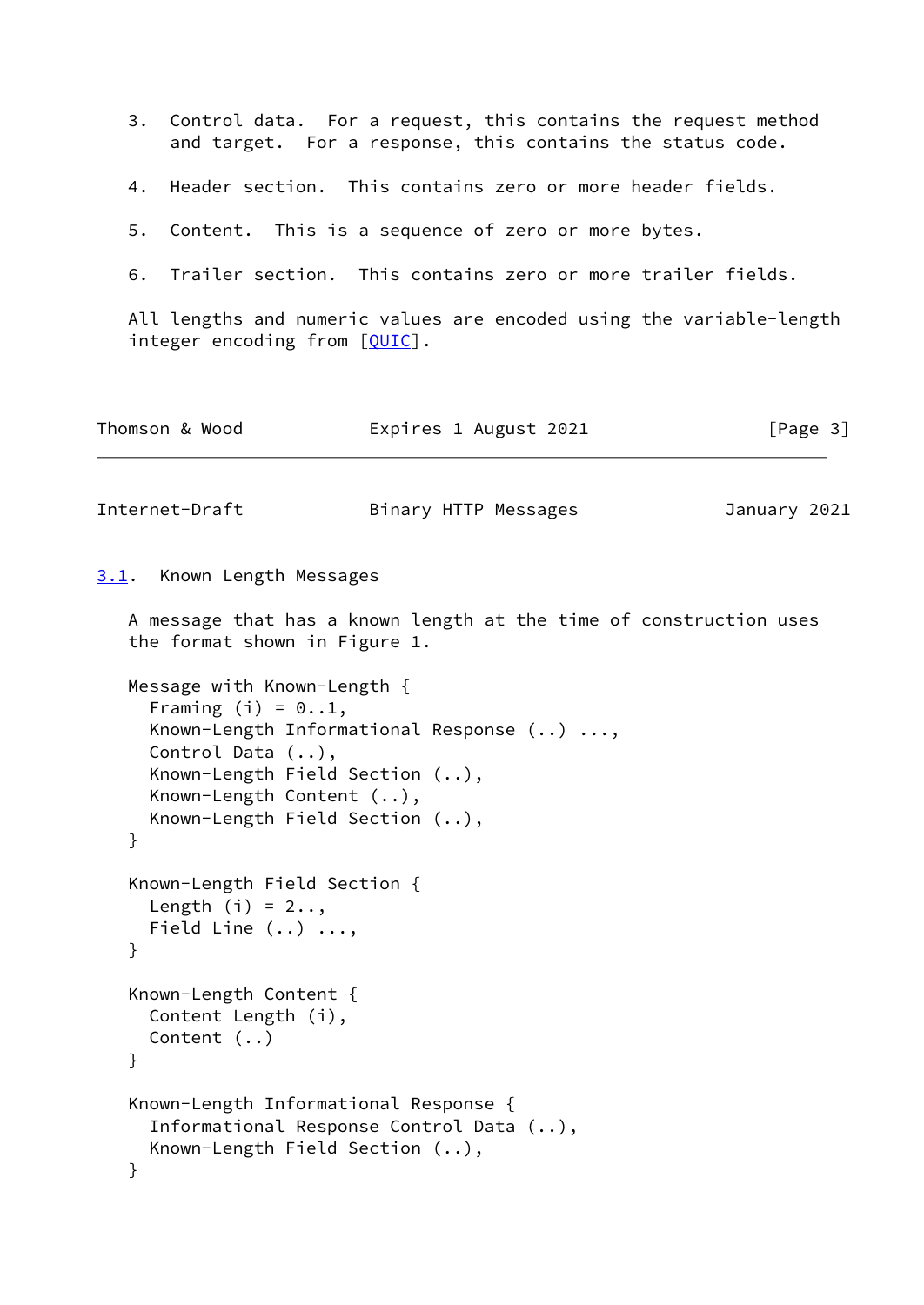## Figure 1: Known-Length Message

 That is, a known-length message consists of a framing indicator, a block of control data that is formatted according to the value of the framing indicator, a header section with a length prefix, binary content with a length prefix, and a trailer section with a length prefix.

 Response messages that contain informational status codes result in a different structure; see [Section 3.5.1](#page-7-1).

 Fields in the header and trailer sections consist of a length prefixed name and length-prefixed value. Both name and value are sequences of bytes that cannot be zero length.

 The format allows for the message to be truncated before any of the length prefixes that precede the field sections or content. This reduces the overall message size. A message that is truncated at any other point is invalid; see [Section 4.](#page-9-2)

| Thomson & Wood<br>[Page 4]<br>Expires 1 August 2021 |  |
|-----------------------------------------------------|--|
|-----------------------------------------------------|--|

<span id="page-4-1"></span>Internet-Draft Binary HTTP Messages January 2021

 The variable-length integer encoding means that there is a limit of 2^62-1 bytes for each field section and the message content.

<span id="page-4-0"></span>[3.2](#page-4-0). Indeterminate Length Messages

 A message that is constructed without encoding a known length for each section uses the format shown in Figure 2:

```
 Indeterminate-Length Message {
  Framing Indicator (i) = 2..3,
  Indeterminate-Length Informational Response (..) ...,
  Control Data (..),
  Indeterminate-Length Field Section (..),
  Indeterminate-Length Content (..) ...,
  Indeterminate-Length Field Section (..),
}
Indeterminate-Length Content {
  Indeterminate-Length Content Chunk (..) ...,
Content Terminator (i) = 0,
}
```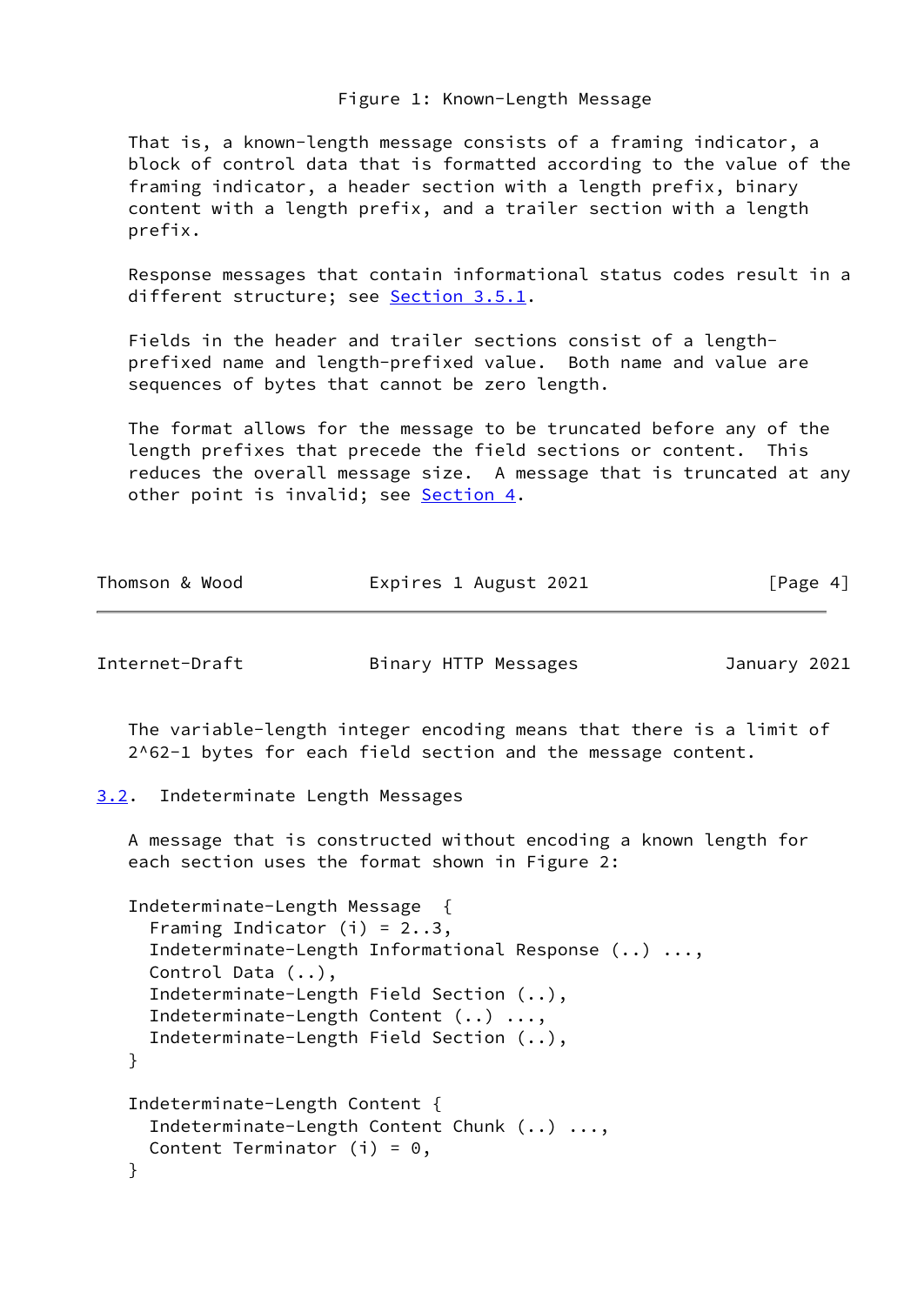```
 Indeterminate-Length Content Chunk {
 Chunk Length (i) = 1... Chunk (..)
}
Indeterminate-Length Field Section {
  Field Line (..) ...,
 Content Terminator (i) = 0,
}
Indeterminate-Length Informational Response {
  Informational Response Control Data (..),
  Indeterminate-Length Field Section (..),
}
```

```
 Figure 2: Indeterminate-Length Message
```
 That is, an indeterminate length consists of a framing indicator, a block of control data that is formatted according to the value of the framing indicator, a header section that is terminated by a zero value, any number of non-zero-length chunks of binary content, a zero value, and a trailer section that is terminated by a zero value.

 Response messages that contain informational status codes result in a different structure; see [Section 3.5.1](#page-7-1).

| Thomson & Wood | Expires 1 August 2021 | [Page 5] |
|----------------|-----------------------|----------|
|----------------|-----------------------|----------|

<span id="page-5-1"></span>

| Internet-Draft | Binary HTTP Messages | January 2021 |
|----------------|----------------------|--------------|
|----------------|----------------------|--------------|

 Indeterminate-length messages can be truncated in a similar way as known-length messages. Truncation occurs after the control data, or after the Content Terminator field that ends a field section or sequence of content chunks. A message that is truncated at any other point is invalid; see **Section 4**.

 Indeterminate-length messages use the same encoding for field lines as known-length messages; see **Section 3.6.** 

<span id="page-5-0"></span>[3.3](#page-5-0). Framing Indicator

 The start of each is a framing indicator that is a single integer that describes the structure of the subsequent sections. The framing indicator can take just four values: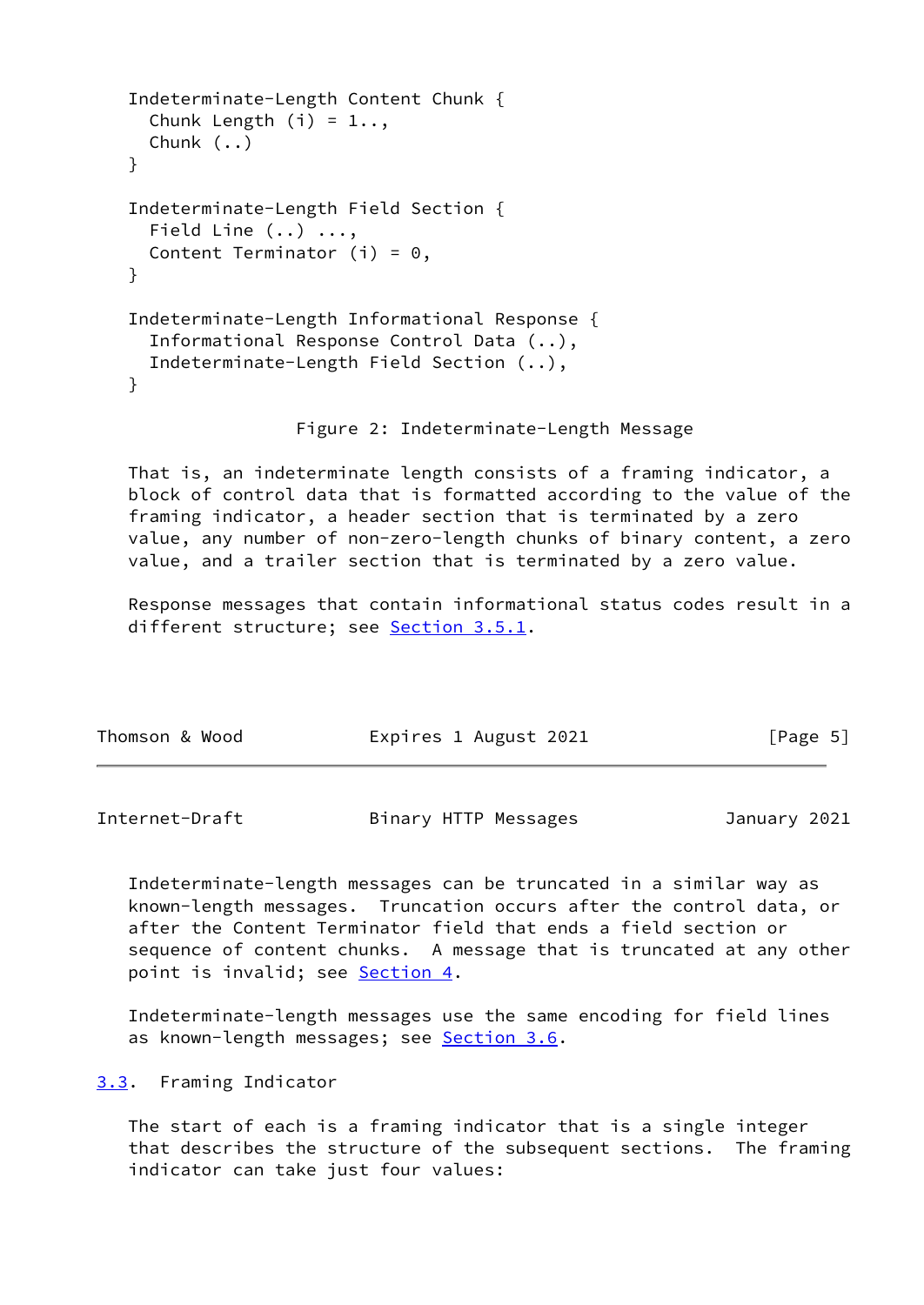- \* A value of 0 describes a request of known length.
- \* A value of 1 describes a response of known length.
- \* A value of 2 describes a request of indeterminate length.
- \* A value of 3 describes a response of indeterminate length.

Other values cause the message to be invalid; see [Section 4.](#page-9-2)

### <span id="page-6-0"></span>[3.4](#page-6-0). Request Control Data

 The control data for a request message includes four values that correspond to the values of the ":method", ":scheme", ":authority", and ":path" pseudo-header fields described in HTTP/2 (Section 8.1.2.3 of  $[H2]$  $[H2]$ ). These fields are encoded, each with a length prefix, in the order listed.

The rules in Section 8.1.2.3 of  $[H2]$  for constructing pseudo-header fields apply to the construction of these values. However, where the ":authority" pseudo-header field might be omitted in HTTP/2, a zero length value is encoded instead.

The format of request control data is shown in Figure 3.

Thomson & Wood Expires 1 August 2021 [Page 6]

<span id="page-6-1"></span>Internet-Draft Binary HTTP Messages January 2021

 Request Control Data { Method Length (i), Method (..), Scheme Length (i), Scheme (..), Authority Length (i), Authority (..), Path Length (i),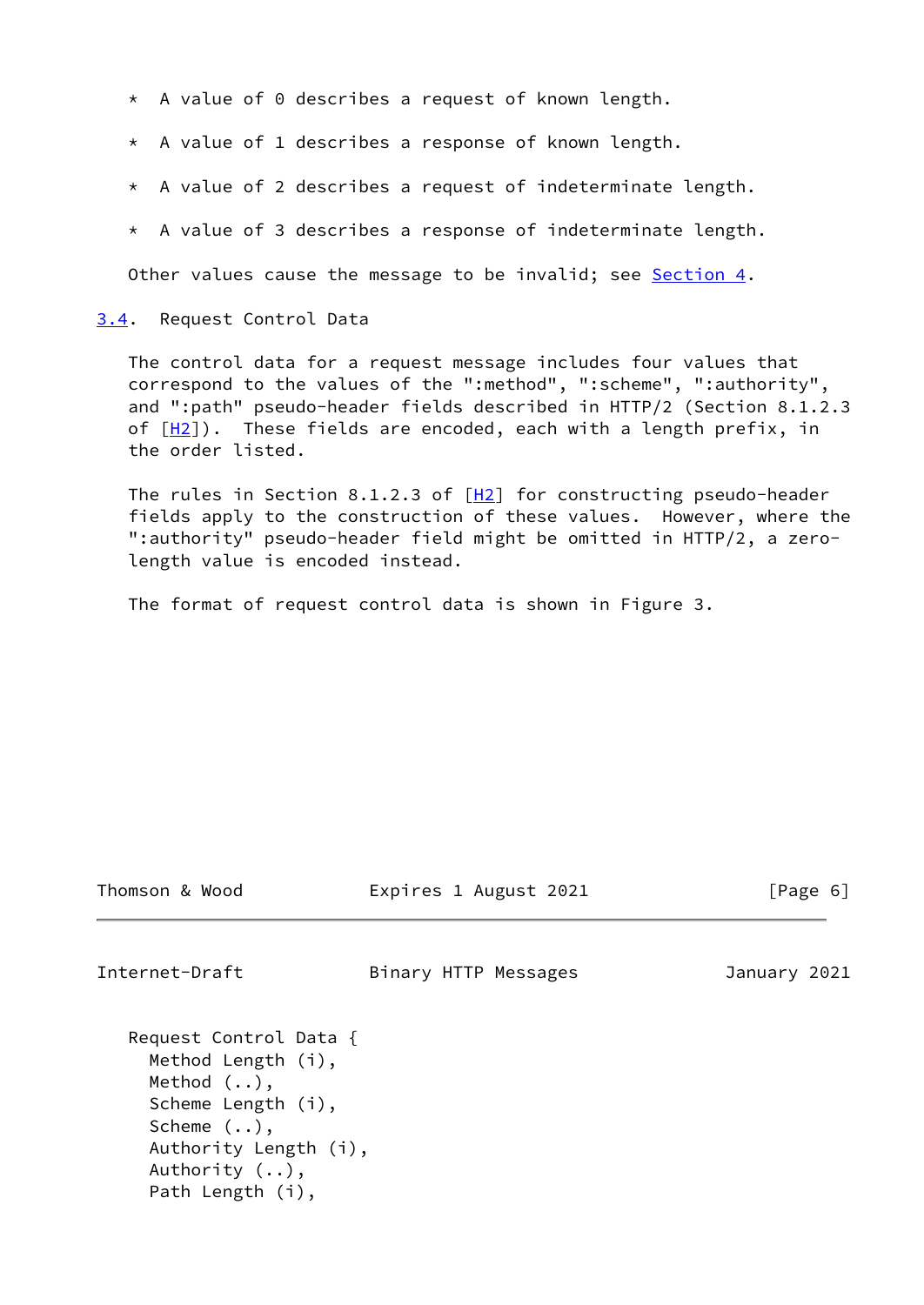```
 Path (..),
}
```
Figure 3: Format of Request Control Data

<span id="page-7-0"></span>[3.5](#page-7-0). Response Control Data

 The control data for a request message includes a single field that corresponds to the ":status" pseudo-header field in HTTP/2  $[H2]$  $[H2]$ . This field is encoded as a single variable length integer, not a decimal string.

The format of final response control data is shown in Figure 4.

```
 Final Response Control Data {
  Status Code (i) = 200..599,
}
```
Figure 4: Format of Final Response Control Data

<span id="page-7-1"></span>[3.5.1](#page-7-1). Informational Status Codes

 This format supports informational status codes (see Section 15.2 of [\[HTTP](#page-15-4)]). Responses that include information status codes are encoded by repeating the response control data and associated header section until the final status code is encoded.

 The format of the informational response control data is shown in Figure 5.

```
 Informational Response Control Data {
  Status Code (i) = 100..199,
}
```
Figure 5: Format of Informational Response Control Data

| Thomson & Wood | Expires 1 August 2021 | [Page 7] |
|----------------|-----------------------|----------|
|                |                       |          |

<span id="page-7-2"></span>

| Internet-Draft | Binary HTTP Messages | January 2021 |
|----------------|----------------------|--------------|
|----------------|----------------------|--------------|

A response message can include any number of informational responses.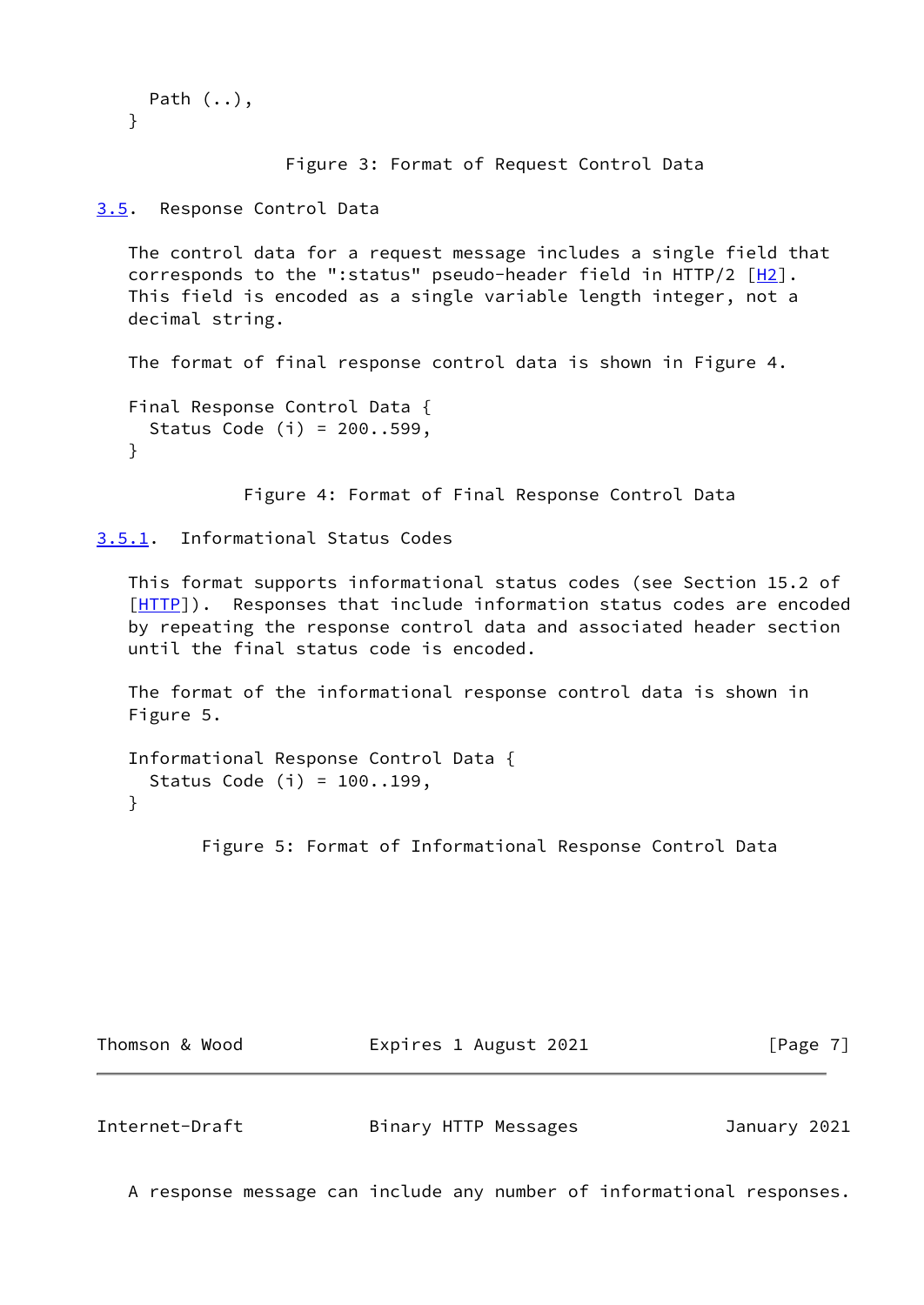If the response control data includes an informational status code (that is, a value between 100 and 199 inclusive), the control data is followed by a header section (encoded with known- or indeterminate length according to the framing indicator). After the header section, another response control data block follows.

```
3.6. Header and Trailer Field Lines
```
 Header and trailer sections consist of zero or more field lines; see Section 5 of [\[HTTP](#page-15-4)]. The format of a field section depends on whether the message is known- or intermediate-length.

 Each field line includes a name and a value. Both the name and value are non-zero length sequences of bytes. The format of a field line is shown in Figure 6.

```
 Field Line {
 Name Length (i) = 1... Name (..),
 Value Length (i) = 1... Value (..),
}
```
Figure 6: Format of a Field Line

 For field names, byte values that are not permitted in an HTTP field name cause the message to be invalid; see Section 5.1 of [\[HTTP](#page-15-4)] for a definition of what is valid and **Section 4** for handling of invalid messages.

 In addition, values from the ASCII uppercase range (0x41-0x5a inclusive) MUST be translated to lowercase values (0x61-0x7a) when generating or forwarding messages. A recipient MUST treat a message containing field names with bytes in the range 0x41-0x5a as invalid; see [Section 4.](#page-9-2)

 For field values, byte values that are not permitted in an HTTP field value cause the message to be invalid; see Section 5.5 of [[HTTP\]](#page-15-4) for a definition of valid values.

 The same field name can be repeated in multiple field lines; see Section 5.2 of [\[HTTP](#page-15-4)] for the semantics of repeated field names and rules for combining values.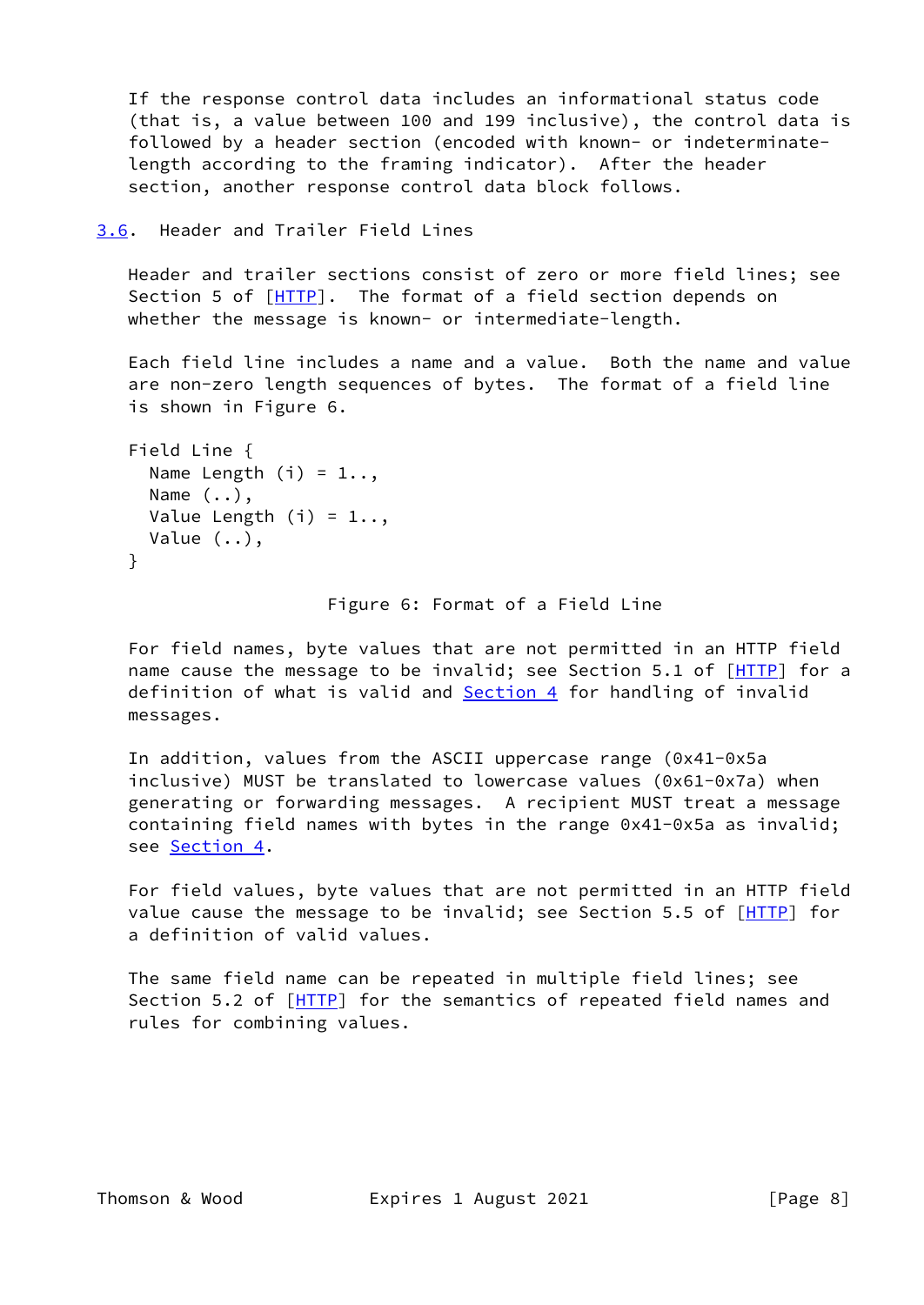<span id="page-9-1"></span>Internet-Draft Binary HTTP Messages January 2021

 Like HTTP/2, this format has an exception for the combination of multiple instances of the "Cookie" field. Instances of fields with the ASCII-encoded value of "cookie" are combined using a semicolon octet (0x3b) rather than a comma; see Section 8.1.2.5 of  $[H2]$ .

 This format provides fixed locations for content that would be carried in HTTP/2 pseudo-fields. Therefore, there is no need to include field lines containing a name of ":method", ":scheme", ":authority", ":path", or ":status". Fields that contain one of these names cause the message to be invalid; see [Section 4](#page-9-2). Pseudo fields that are defined by protocol extensions MAY be included, however field lines containing pseudo-fields MUST precede other field lines.

# <span id="page-9-0"></span>[3.7](#page-9-0). Content

 The content of messages is a sequence of bytes of any length. Though a known-length message has a limit, this limit is large enough that it is unlikely to be a practical limitation. There is there is no limit to an indeterminate length message.

 Omitting content by truncating a message is only possible if the content is zero-length.

<span id="page-9-2"></span>[4](#page-9-2). Invalid Messages

 This document describes a number of ways that a message can be invalid. Invalid messages MUST NOT be processed except to log an error and produce an error response.

 The format is designed to allow incremental processing. Implementations need to be aware of the possibility that an error might be detected after performing incremental processing.

### <span id="page-9-3"></span>[5](#page-9-3). Examples

 This section includes example requests and responses encoded in both known-length and indefinite-length forms.

### <span id="page-9-4"></span>[5.1](#page-9-4). Request Example

 The example HTTP/1.1 message in Figure 7 shows the content of a "message/http".

 Valid HTTP/1.1 messages require lines terminated with CRLF (the two bytes 0x0a and 0x0d). For simplicity and consistenct, the content of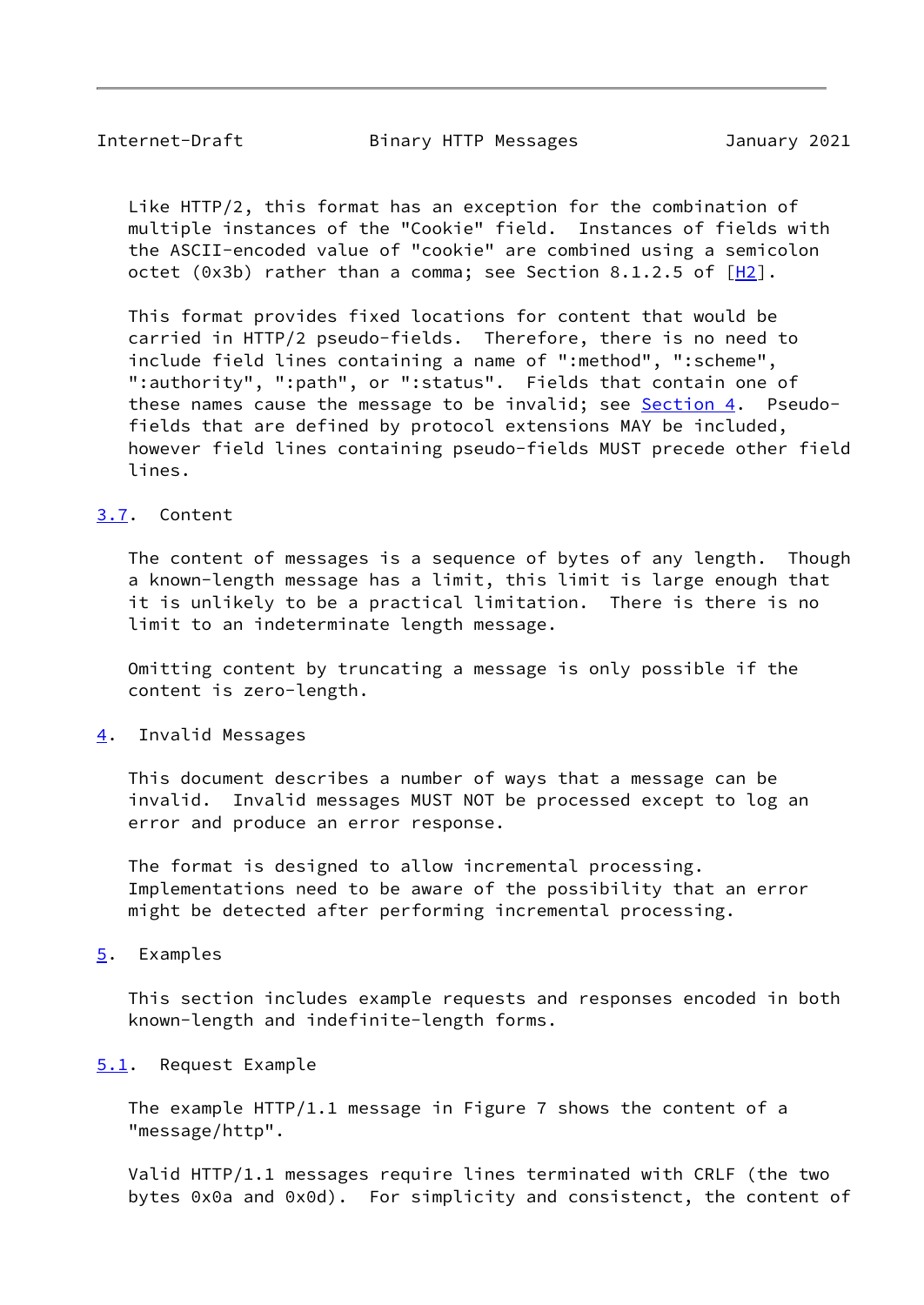these examples is limited to text, which also uses CRLF for line endings.

| Expires 1 August 2021<br>Thomson & Wood | [Page 9] |
|-----------------------------------------|----------|
|-----------------------------------------|----------|

Internet-Draft Binary HTTP Messages January 2021

 GET /hello.txt HTTP/1.1 User-Agent: curl/7.16.3 libcurl/7.16.3 OpenSSL/0.9.7l zlib/1.2.3 Host: www.example.com Accept-Language: en, mi

Figure 7: Sample HTTP Request

 This can be expressed as a binary message (type "message/bhttp") using a known-length encoding as shown in hexadecimal in Figure 8. Figure 8 view includes some of the text alongside to show that most of the content is not modified.

 00034745 54056874 74707300 0a2f6865 ..GET.https../he 6c6c6f2e 74787440 6c0a7573 65722d61 llo.txt@l.user-a 67656e74 34637572 6c2f372e 31362e33 gent4curl/7.16.3 206c6962 6375726c 2f372e31 362e3320 libcurl/7.16.3 4f70656e 53534c2f 302e392e 376c207a OpenSSL/0.9.7l z 6c69622f 312e322e 3304686f 73740f77 lib/1.2.3.host.w 77772e65 78616d70 6c652e63 6f6d0f61 ww.example.com.a 63636570 742d6c61 6e677561 67650665 ccept-language.e 6e2c206d 690000 n, mi..

Figure 8: Known-Length Binary Encoding of Request

 This example shows that the Host header field is not replicated in the :authority field, as is required for ensuring that the request is reproduced accurately; see Section 8.1.2.3 of [[H2\]](#page-15-5).

 The same message can be truncated with no effect on interpretation. In this case, the last two bytes - corresponding to content and a trailer section - can each be removed without altering the semantics of the message.

 The same message, encoded using an indefinite-length encoding is shown in Figure 9. As the content of this message is empty, the difference in formats is negligible.

02034745 54056874 74707300 0a2f6865 ..GET.https../he 6c6c6f2e 7478740a 75736572 2d616765 llo.txt.user-age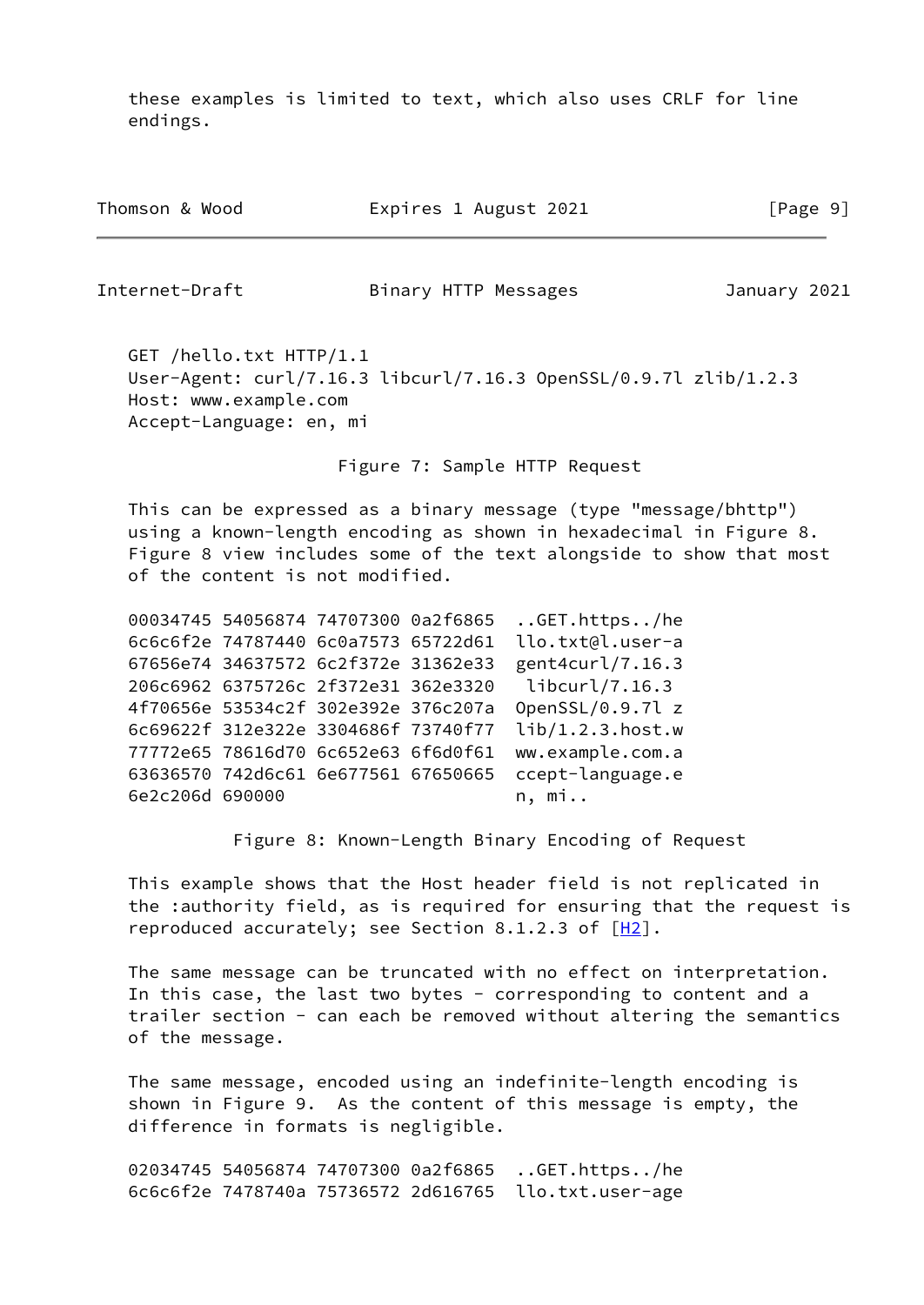|               |                                     |                                     | 6e743463 75726c2f 372e3136 2e33206c nt4curl/7.16.3 l |
|---------------|-------------------------------------|-------------------------------------|------------------------------------------------------|
|               |                                     |                                     | 69626375 726c2f37 2e31362e 33204f70 ibcurl/7.16.3 Op |
|               | 656e5353 4c2f302e 392e376c 207a6c69 |                                     | enSSL/0.9.7l zli                                     |
|               |                                     | 622f312e 322e3304 686f7374 0f777777 | $b/1.2.3.$ host.www                                  |
|               | 2e657861 6d706c65 2e636f6d 0f616363 |                                     | .example.com.acc                                     |
|               |                                     | 6570742d 6c616e67 75616765 06656e2c | ept-language.en,                                     |
| 206d6900 0000 |                                     |                                     | $m1$                                                 |
|               |                                     |                                     |                                                      |

Figure 9: Indefinite-Length Binary Encoding of Request

| Thomson & Wood | Expires 1 August 2021 | [Page 10] |  |
|----------------|-----------------------|-----------|--|
|                |                       |           |  |

<span id="page-11-1"></span>Internet-Draft Binary HTTP Messages January 2021

 This indefinite-length encoding can be truncated by two bytes in the same way.

<span id="page-11-0"></span>[5.2](#page-11-0). Response Example

 Response messages can contain interim (1xx) status codes as the message in Figure 10 shows. Figure 10 includes examples of informational status codes defined in [[RFC2518](https://datatracker.ietf.org/doc/pdf/rfc2518)] and [\[RFC8297](https://datatracker.ietf.org/doc/pdf/rfc8297)].

 HTTP/1.1 102 Processing Running: "sleep 15"

 HTTP/1.1 103 Early Hints Link: </style.css>; rel=preload; as=style Link: </script.js>; rel=preload; as=script

 HTTP/1.1 200 OK Date: Mon, 27 Jul 2009 12:28:53 GMT Server: Apache Last-Modified: Wed, 22 Jul 2009 19:15:56 GMT ETag: "34aa387-d-1568eb00" Accept-Ranges: bytes Content-Length: 51 Vary: Accept-Encoding Content-Type: text/plain

Hello World! My content includes a trailing CRLF.

Figure 10: Sample HTTP Response

 As this is a longer example, only the indefinite-length encoding is shown in Figure 11. Note here that the specific text used in the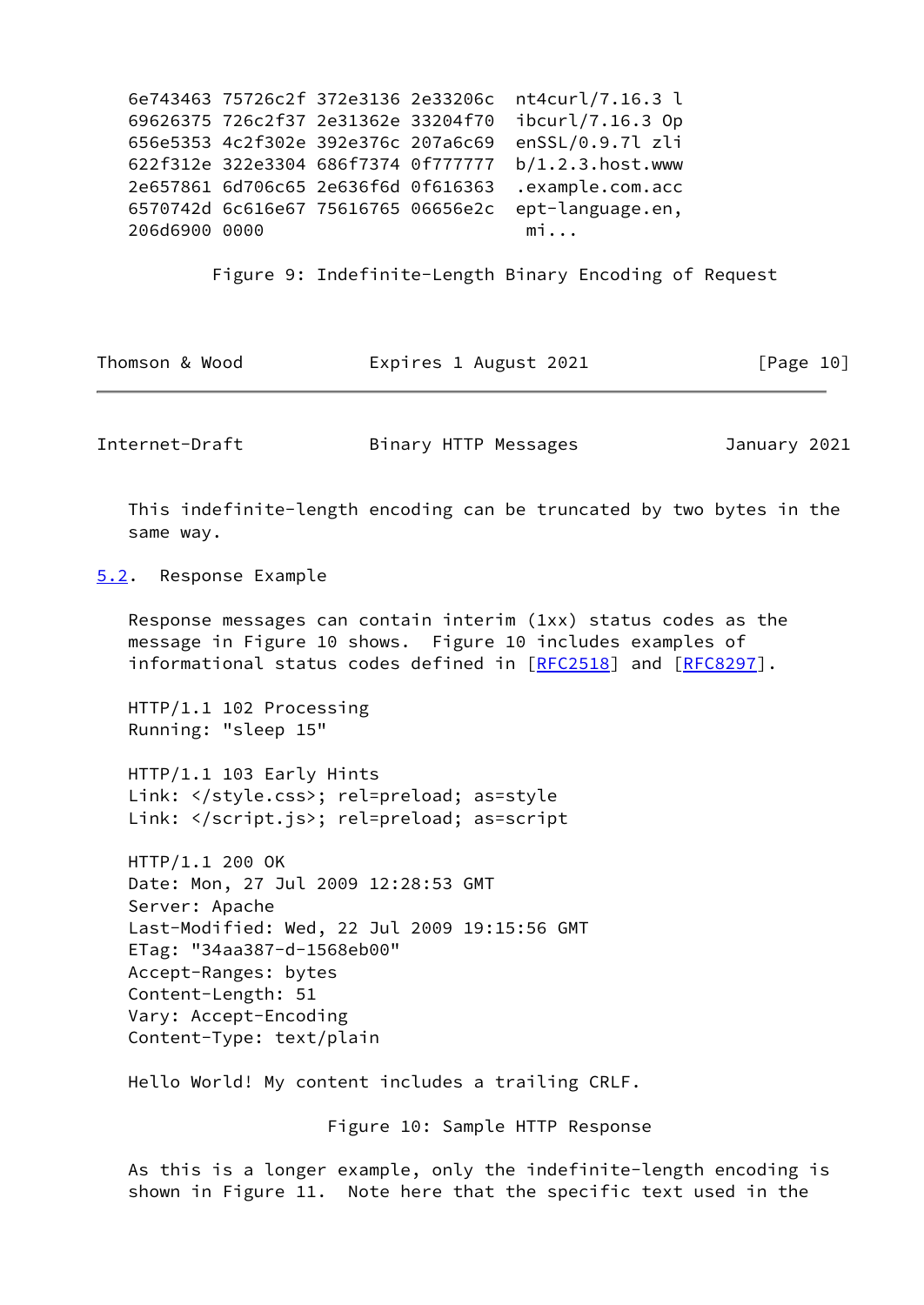reason phrase is not retained by this encoding.

Thomson & Wood Expires 1 August 2021 [Page 11]

Internet-Draft Binary HTTP Messages January 2021

 03406607 72756e6e 696e670a 22736c65 .@f.running."sle 65702031 35220040 67046c69 6e6b233c ep 15".@g.link#< 2f737479 6c652e63 73733e3b 2072656c /style.css>; rel 3d707265 6c6f6164 3b206173 3d737479 =preload; as=sty 6c65046c 696e6b24 3c2f7363 72697074 le.link\$</script 2e6a733e 3b207265 6c3d7072 656c6f61 .js>; rel=preloa 643b2061 733d7363 72697074 0040c804 d; as=script.@.. 64617465 1d4d6f6e 2c203237 204a756c date.Mon, 27 Jul 20323030 39203132 3a32383a 35332047 2009 12:28:53 G 4d540673 65727665 72064170 61636865 MT.server.Apache 0d6c6173 742d6d6f 64696669 65641d57 .last-modified.W 65642c20 3232204a 756c2032 30303920 ed, 22 Jul 2009 31393a31 353a3536 20474d54 04657461 19:15:56 GMT.eta 67142233 34616133 38372d64 2d313536 g."34aa387-d-156 38656230 30220d61 63636570 742d7261 8eb00".accept-ra 6e676573 05627974 65730e63 6f6e7465 nges.bytes.conte 6e742d6c 656e6774 68023531 04766172 nt-length.51.var 790f4163 63657074 2d456e63 6f64696e y.Accept-Encodin 670c636f 6e74656e 742d7479 70650a74 g.content-type.t 6578742f 706c6169 6e003348 656c6c6f ext/plain.3Hello 20576f72 6c642120 4d792063 6f6e7465 World! My conte 6e742069 6e636c75 64657320 61207472 nt includes a tr 61696c69 6e672043 524c462e 0d0a0000 ailing CRLF.....

Figure 11: Binary Response including Interim Responses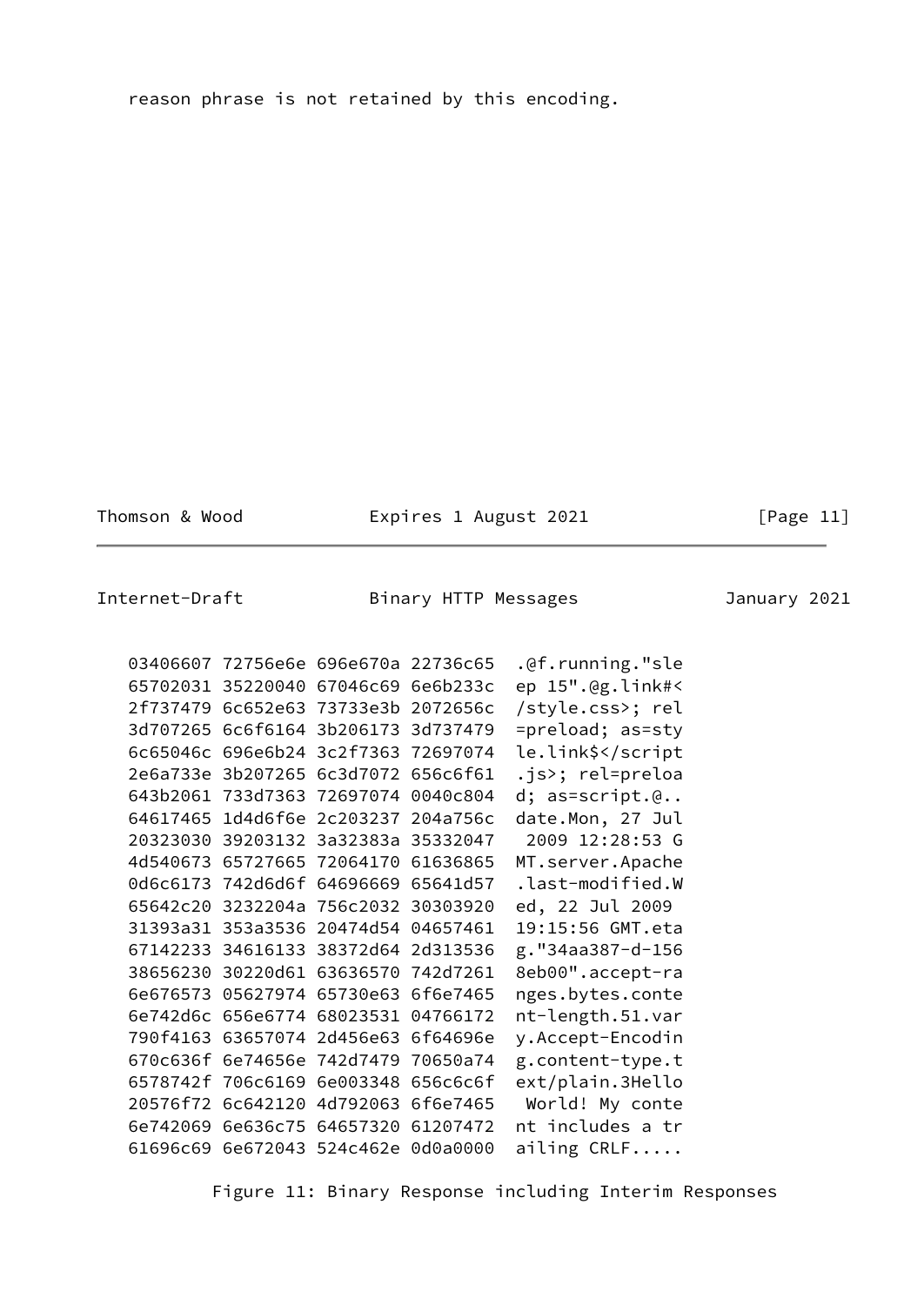A response that uses the chunked encoding (Section 7.1 of [\[MESSAGING](#page-15-6)]) as shown for Figure 12 can be encoded by preserving chunk boundaries using indefinite-length encoding, which minimizes buffering needed to translate into the binary format. However, these boundaries do not need to be retained and any chunk extensions cannot be conveyed using the binary format.

 Transfer-Encoding: chunked 4 This 6 conte 13;chunk-extension=foo nt contains CRLF.

 $\Omega$ Trailer: text

HTTP/1.1 200 OK

Figure 12: Chunked Encoding Example

| Thomson & Wood | Expires 1 August 2021 | [Page 12] |
|----------------|-----------------------|-----------|
|                |                       |           |
|                |                       |           |

<span id="page-13-1"></span>

Internet-Draft Binary HTTP Messages January 2021

 Figure 13 shows this message using the known-length coding. Note that the transfer-encoding header field is removed.

0140c800 1d546869 7320636f 6e74656e . a...This conten 7420636f 6e746169 6e732043 524c462e t contains CRLF. 0d0a0d07 74726169 6c657204 74657874 ....trailer.text

Figure 13: Known-Length Encoding of Response

<span id="page-13-0"></span>[6](#page-13-0). "message/bhttp" Media Type

 The message/http media type can be used to enclose a single HTTP request or response message, provided that it obeys the MIME restrictions for all "message" types regarding line length and encodings.

Type name: message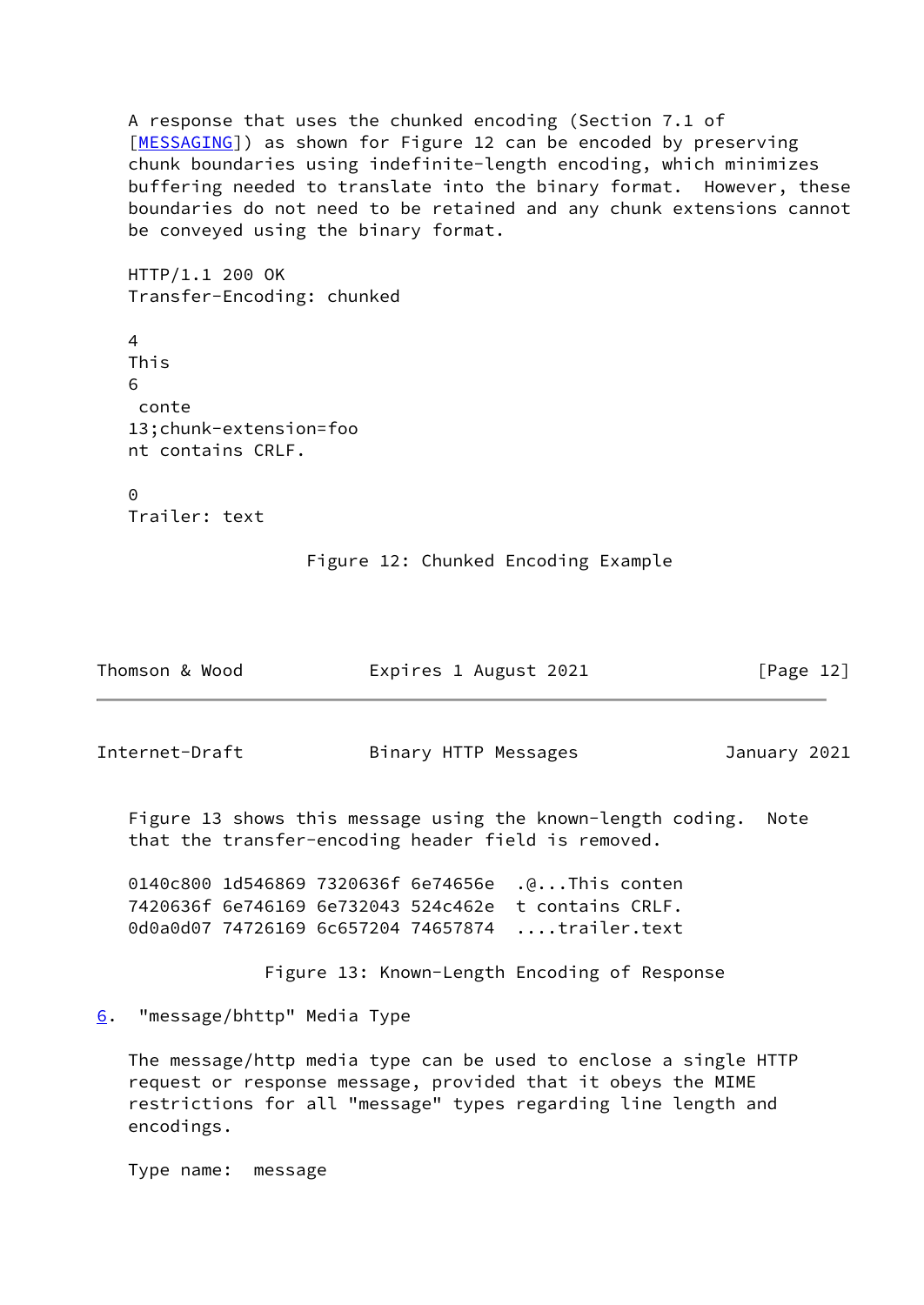Subtype name: bhttp Required parameters: N/A Optional parameters: None Encoding considerations: only "8bit" or "binary" is permitted Security considerations: see [Section 7](#page-14-0) Interoperability considerations: N/A Published specification: this specification Applications that use this media type: N/A Fragment identifier considerations: N/A Additional information: Magic number(s): N/A Deprecated alias names for this type: N/A File extension(s): N/A Macintosh file type code(s): N/A Person and email address to contact for further information: see Aut hors' Addresses section Intended usage: COMMON Thomson & Wood **Expires 1 August 2021** [Page 13]

<span id="page-14-1"></span>Internet-Draft Binary HTTP Messages January 2021

Restrictions on usage: N/A

Author: see Authors' Addresses section

Change controller: IESG

<span id="page-14-0"></span>[7](#page-14-0). Security Considerations

 Many of the considerations that apply to HTTP message handling apply to this format; see Section 17 of [[HTTP\]](#page-15-4) and Section 11 of [\[MESSAGING](#page-15-6)] for common issues in handling HTTP messages.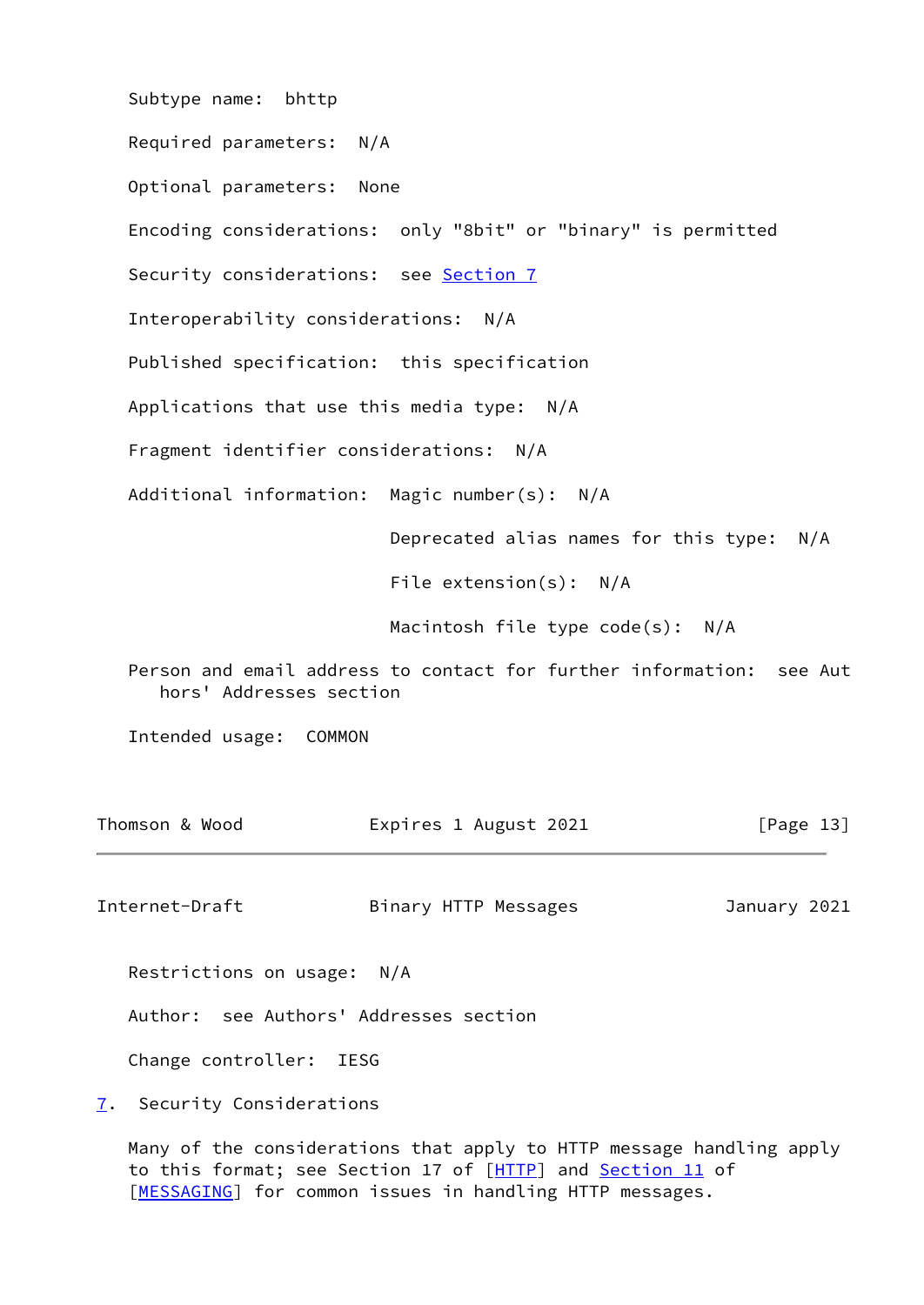Strict parsing of the format with no tolerance for errors can help avoid a number of attacks. However, implementations still need to be aware of the possibility of resource exhaustion attacks that might arise from receiving large messages, particularly those with large numbers of fields.

 The format is designed to allow for minimal state when translating for use with HTTP proper. However, producing a combined value for fields, which might be necessary for the "Cookie" field when translating this format (like HTTP/1.1 [\[MESSAGING](#page-15-6)]), can require the commitment of resources. Implementations need to ensure that they aren't subject to resource exhaustion attack from a maliciously crafted message.

<span id="page-15-0"></span>[8](#page-15-0). IANA Considerations

 Please add the "Media Types" registry at <https://www.iana.org/assignments/media-types> [\(https://www.iana.org/assignments/media-types](https://www.iana.org/assignments/media-types)) with the registration information in [Section 6](#page-13-0) for the media type "message/bhttp".

- <span id="page-15-1"></span>[9](#page-15-1). References
- <span id="page-15-5"></span><span id="page-15-4"></span><span id="page-15-2"></span>[9.1](#page-15-2). Normative References
	- [H2] Belshe, M., Peon, R., and M. Thomson, Ed., "Hypertext Transfer Protocol Version 2 (HTTP/2)", [RFC 7540](https://datatracker.ietf.org/doc/pdf/rfc7540), DOI 10.17487/RFC7540, May 2015, <[https://www.rfc-editor.org/info/rfc7540>](https://www.rfc-editor.org/info/rfc7540).
	- [HTTP] Fielding, R., Nottingham, M., and J. Reschke, "HTTP Semantics", Work in Progress, Internet-Draft, [draft-ietf](https://datatracker.ietf.org/doc/pdf/draft-ietf-httpbis-semantics-14) [httpbis-semantics-14,](https://datatracker.ietf.org/doc/pdf/draft-ietf-httpbis-semantics-14) 12 January 2021, <[http://www.ietf.org/internet-drafts/draft-ietf-httpbis](http://www.ietf.org/internet-drafts/draft-ietf-httpbis-semantics-14.txt) [semantics-14.txt>](http://www.ietf.org/internet-drafts/draft-ietf-httpbis-semantics-14.txt).

| Thomson & Wood | Expires 1 August 2021 | [Page 14] |
|----------------|-----------------------|-----------|
|                |                       |           |

<span id="page-15-3"></span>

| Internet-Draft | Binary HTTP Messages | January 2021 |
|----------------|----------------------|--------------|
|----------------|----------------------|--------------|

<span id="page-15-6"></span>[MESSAGING]

 Fielding, R., Nottingham, M., and J. Reschke, "HTTP/1.1", Work in Progress, Internet-Draft, [draft-ietf-httpbis](https://datatracker.ietf.org/doc/pdf/draft-ietf-httpbis-messaging-14)[messaging-14,](https://datatracker.ietf.org/doc/pdf/draft-ietf-httpbis-messaging-14) 12 January 2021, <[http://www.ietf.org/](http://www.ietf.org/internet-drafts/draft-ietf-httpbis-messaging-14.txt)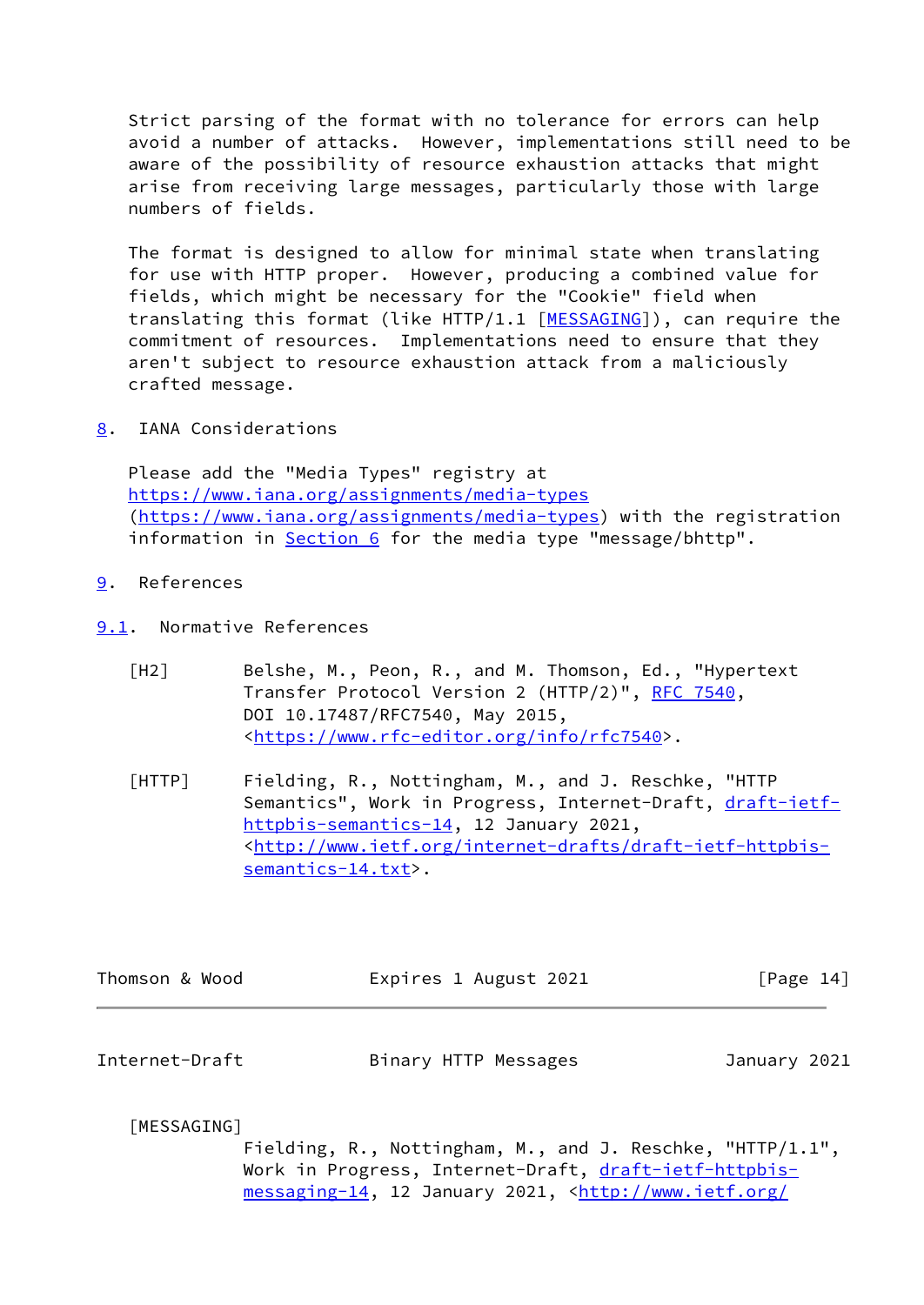[internet-drafts/draft-ietf-httpbis-messaging-14.txt](http://www.ietf.org/internet-drafts/draft-ietf-httpbis-messaging-14.txt)>.

- <span id="page-16-4"></span> [QUIC] Iyengar, J. and M. Thomson, "QUIC: A UDP-Based Multiplexed and Secure Transport", Work in Progress, Internet-Draft, [draft-ietf-quic-transport-34,](https://datatracker.ietf.org/doc/pdf/draft-ietf-quic-transport-34) 14 January 2021, <[http://www.ietf.org/internet-drafts/draft-ietf-quic](http://www.ietf.org/internet-drafts/draft-ietf-quic-transport-34.txt) [transport-34.txt>](http://www.ietf.org/internet-drafts/draft-ietf-quic-transport-34.txt).
- [RFC2119] Bradner, S., "Key words for use in RFCs to Indicate Requirement Levels", [BCP 14](https://datatracker.ietf.org/doc/pdf/bcp14), [RFC 2119](https://datatracker.ietf.org/doc/pdf/rfc2119), DOI 10.17487/RFC2119, March 1997, <[https://www.rfc-editor.org/info/rfc2119>](https://www.rfc-editor.org/info/rfc2119).
- [RFC8174] Leiba, B., "Ambiguity of Uppercase vs Lowercase in [RFC](https://datatracker.ietf.org/doc/pdf/rfc2119) [2119](https://datatracker.ietf.org/doc/pdf/rfc2119) Key Words", [BCP 14](https://datatracker.ietf.org/doc/pdf/bcp14), [RFC 8174,](https://datatracker.ietf.org/doc/pdf/rfc8174) DOI 10.17487/RFC8174, May 2017, [<https://www.rfc-editor.org/info/rfc8174](https://www.rfc-editor.org/info/rfc8174)>.
- <span id="page-16-3"></span><span id="page-16-2"></span><span id="page-16-1"></span><span id="page-16-0"></span>[9.2](#page-16-0). Informative References
	- [H3] Bishop, M., "Hypertext Transfer Protocol Version 3 (HTTP/3)", Work in Progress, Internet-Draft, [draft-ietf](https://datatracker.ietf.org/doc/pdf/draft-ietf-quic-http-33) guic-http-33, 15 December 2020, <[http://www.ietf.org/](http://www.ietf.org/internet-drafts/draft-ietf-quic-http-33.txt) [internet-drafts/draft-ietf-quic-http-33.txt](http://www.ietf.org/internet-drafts/draft-ietf-quic-http-33.txt)>.
	- [HPACK] Peon, R. and H. Ruellan, "HPACK: Header Compression for HTTP/2", [RFC 7541,](https://datatracker.ietf.org/doc/pdf/rfc7541) DOI 10.17487/RFC7541, May 2015, <[https://www.rfc-editor.org/info/rfc7541>](https://www.rfc-editor.org/info/rfc7541).
	- [QPACK] Krasic, C., Bishop, M., and A. Frindell, "QPACK: Header Compression for HTTP/3", Work in Progress, Internet-Draft, [draft-ietf-quic-qpack-20,](https://datatracker.ietf.org/doc/pdf/draft-ietf-quic-qpack-20) 15 December 2020, <[http://www.ietf.org/internet-drafts/draft-ietf-quic](http://www.ietf.org/internet-drafts/draft-ietf-quic-qpack-20.txt) [qpack-20.txt>](http://www.ietf.org/internet-drafts/draft-ietf-quic-qpack-20.txt).
	- [RFC2518] Goland, Y., Whitehead, E., Faizi, A., Carter, S., and D. Jensen, "HTTP Extensions for Distributed Authoring -- WEBDAV", [RFC 2518,](https://datatracker.ietf.org/doc/pdf/rfc2518) DOI 10.17487/RFC2518, February 1999, <[https://www.rfc-editor.org/info/rfc2518>](https://www.rfc-editor.org/info/rfc2518).
	- [RFC8297] Oku, K., "An HTTP Status Code for Indicating Hints", [RFC 8297,](https://datatracker.ietf.org/doc/pdf/rfc8297) DOI 10.17487/RFC8297, December 2017, <[https://www.rfc-editor.org/info/rfc8297>](https://www.rfc-editor.org/info/rfc8297).

Thomson & Wood **Expires 1 August 2021** [Page 15]